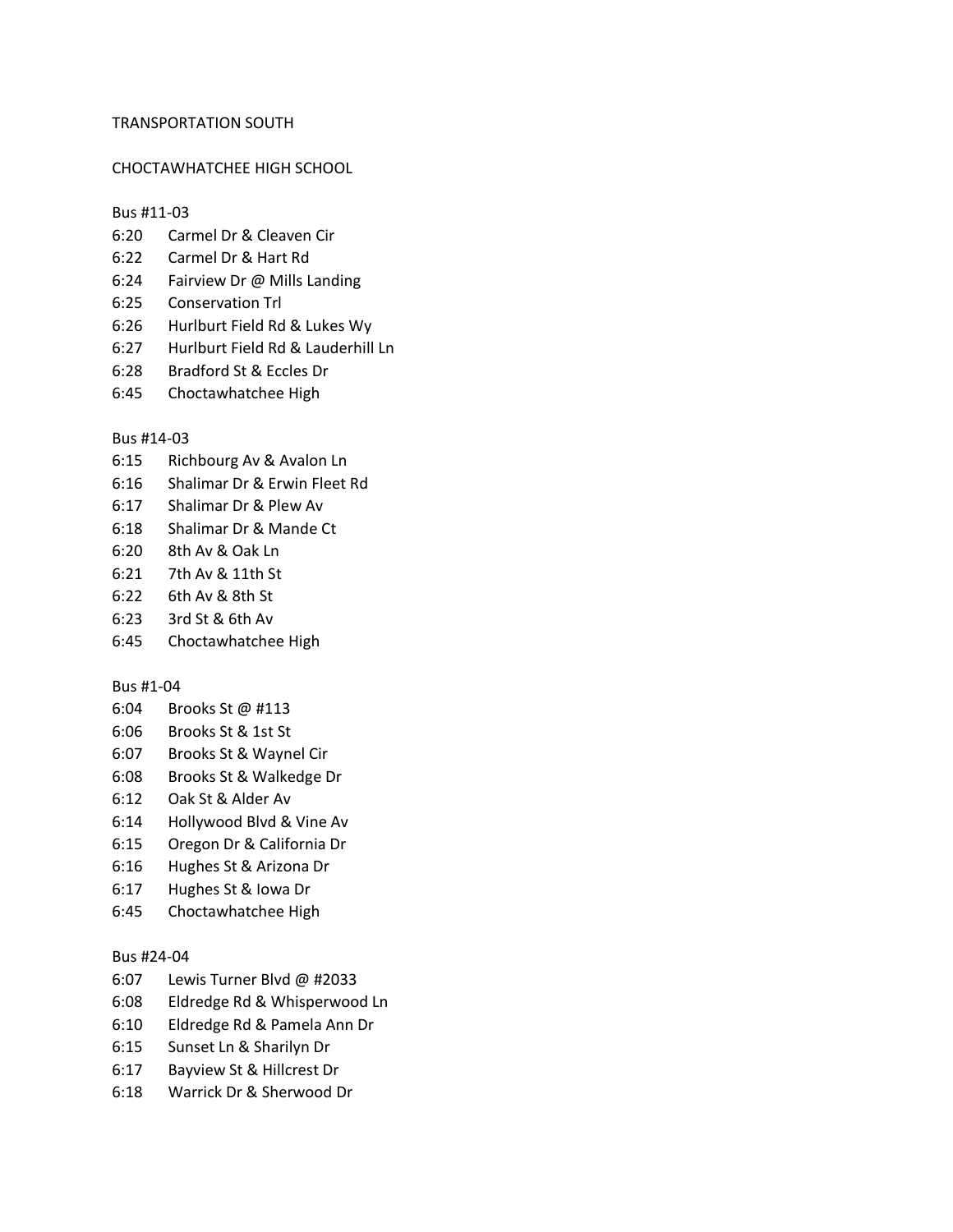- 6:21 Sherwood Dr & Poquito Rd W
- 6:22 Hickory Av & Evergreen St
- 6:23 Evergreen St & Birch Av
- 6:24 Evergreen St & Magnolia Av
- 6:25 Magnolia Av & Poquito Rd N
- 6:45 Choctawhatchee High

# Bus #07-10

- 6:12 Highland Av & Hummingbird Av
- 6:15 Robinwood Dr @ FWB Housing Auth
- 6:21 Beachview Dr & Greenbrier Dr
- 6:23 Marshall Dr & Bradley Dr
- 6:24 Patton Dr & Greenbrier Dr
- 6:25 Beachview Dr & South Av NE
- 6:45 Choctawhatchee High

# Bus #07-11

- 6:10 Country Club Rd & Sunrise Dr
- 6:12 Country Club Rd & Shalimar Point Dr
- 6:13 Shalimar Point Dr & Shalimar Ln
- 6:15 Masters Blvd @ #892
- 6:17 Country Club Rd & Country Club Rd
- 6:19 Lake Lorraine Cir & Pebble Beach Dr E
- 6:20 Lake Lorraine Cir & Pinehurst Dr E
- 6:21 Lake Lorraine Cir & Doral Dr W
- 6:22 Lake Lorraine Cir & Country Club Rd
- 6:23 12th Av & Mooring Ln
- 6:24 12th Av & 6th St
- 6:45 Choctawhatchee High

Bus #07-12

- 6:11 Gardner Dr & Old Ferry Rd
- 6:14 Meigs Dr & Palm Dr
- 6:16 Meigs Dr & 8th St
- 6:18 Meigs Dr & Dogwood Dr
- 6:19 Meigs Dr & Jack Nicklaus Wy
- 6:20 Blvd of Champions & Arnold Palmer Ct
- 6:22 12th St & 4th Av
- 6:23 4th Av & 10th St
- 6:25 3rd Av & 8th St
- 6:27 4th Av & 5th St
- 6:29 4th Av & 3rd St
- 6:45 Choctawhatchee High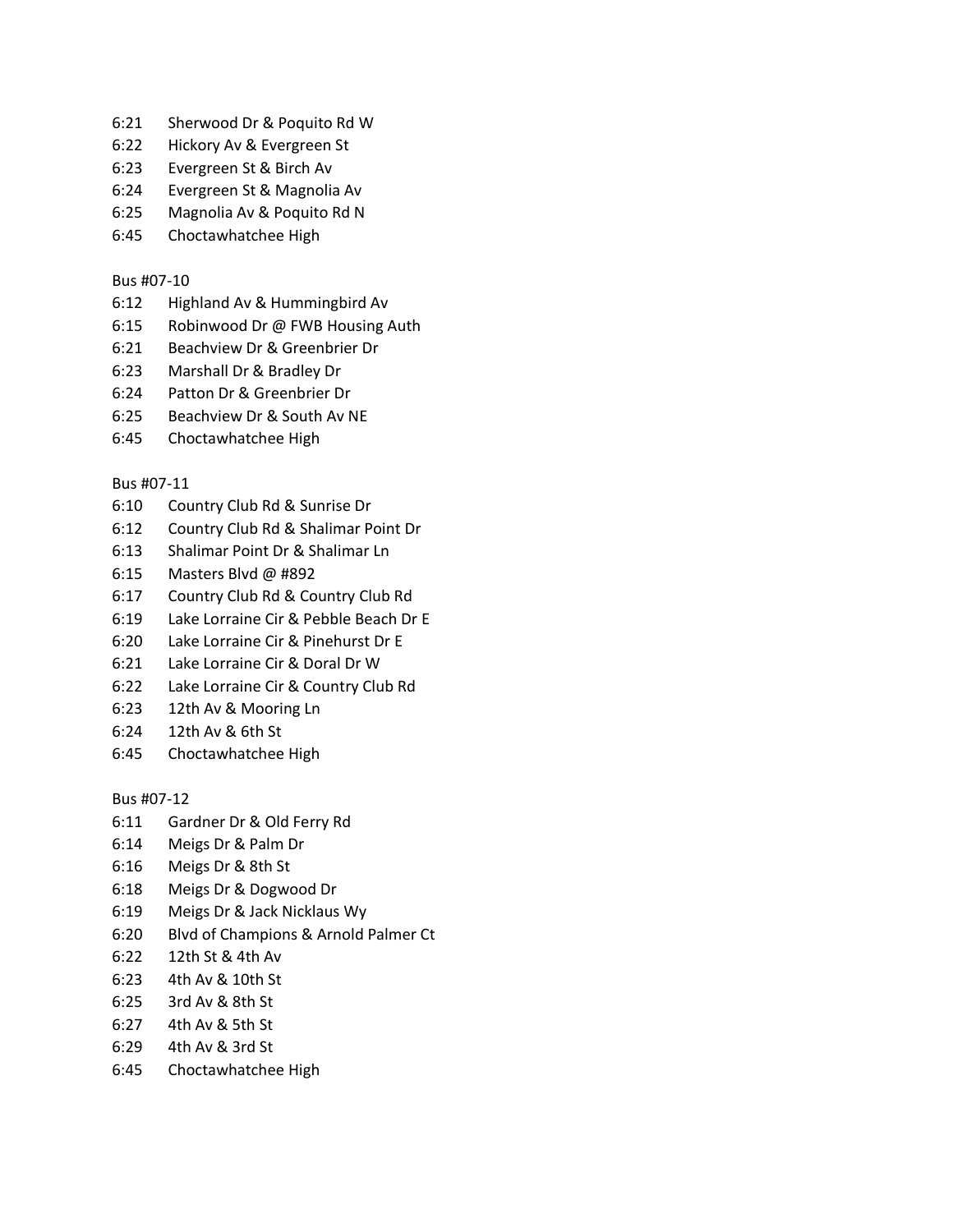# Bus #08-2

- 6:12 Lewis Turner Blvd & Shady St
- 6:15 Marnan Dr @ #932
- 6:19 Forest Heights Rd & Lark St
- 6:21 Lark St & Tanager Rd
- 6:23 Lewis Turner Blvd & Gospel Rd
- 6:24 Lewis Turner Blvd @ #1318
- 6:25 Northampton Cir & Windmill Dr
- 6:26 Cloverdale Blvd & Cloverdale Ct
- 6:27 Pineview Blvd & Cloverdale Blvd
- 6:45 Choctawhatchee High

# Bus #08-4

- 6:15 Crosswinds Landing @ shelter
- 6:19 North Beal Ext & Estival St N
- 6:20 Northern Pines Rd & Bishop Rd
- 6:22 Union St & Beverly St
- 6:23 Union St & Green Acres Av
- 6:25 Green Acres Rd @ Global Transmission
- 6:45 Choctawhatchee High

## Bus #14-17

- 6:20 Yacht Club Dr & Opp Blvd
- 6:21 Yacht Club Dr & Oregon Dr NE
- 6:23 Ferry Rd & Yacht Club Dr
- 6:24 Ferry Rd & Fulmer Cir
- 6:25 Ferry Rd & Smith Dr
- 6:27 Smith Dr & Gardner Dr
- 6:28 Gardner Dr & Osborne Dr NE
- 6:29 Osborne Dr & Bay Dr
- 6:30 Bay Dr & Okaloosa Rd
- 6:32 Bay Dr & Hollywood Blvd
- 6:33 Hollywood Blvd & Laurie Dr
- 6:45 Choctawhatchee High

# Bus #21-07

- 6:15 Bass Av & Birch St
- 6:18 Shell Av & Park Cir
- 6:20 Third St & Methodist Av
- 6:21 Carson Dr & Fourth St
- 6:24 Harbeson Av & Bob O Link St
- 6:25 Carson Dr & Jackson St
- 6:45 Choctawhatchee High